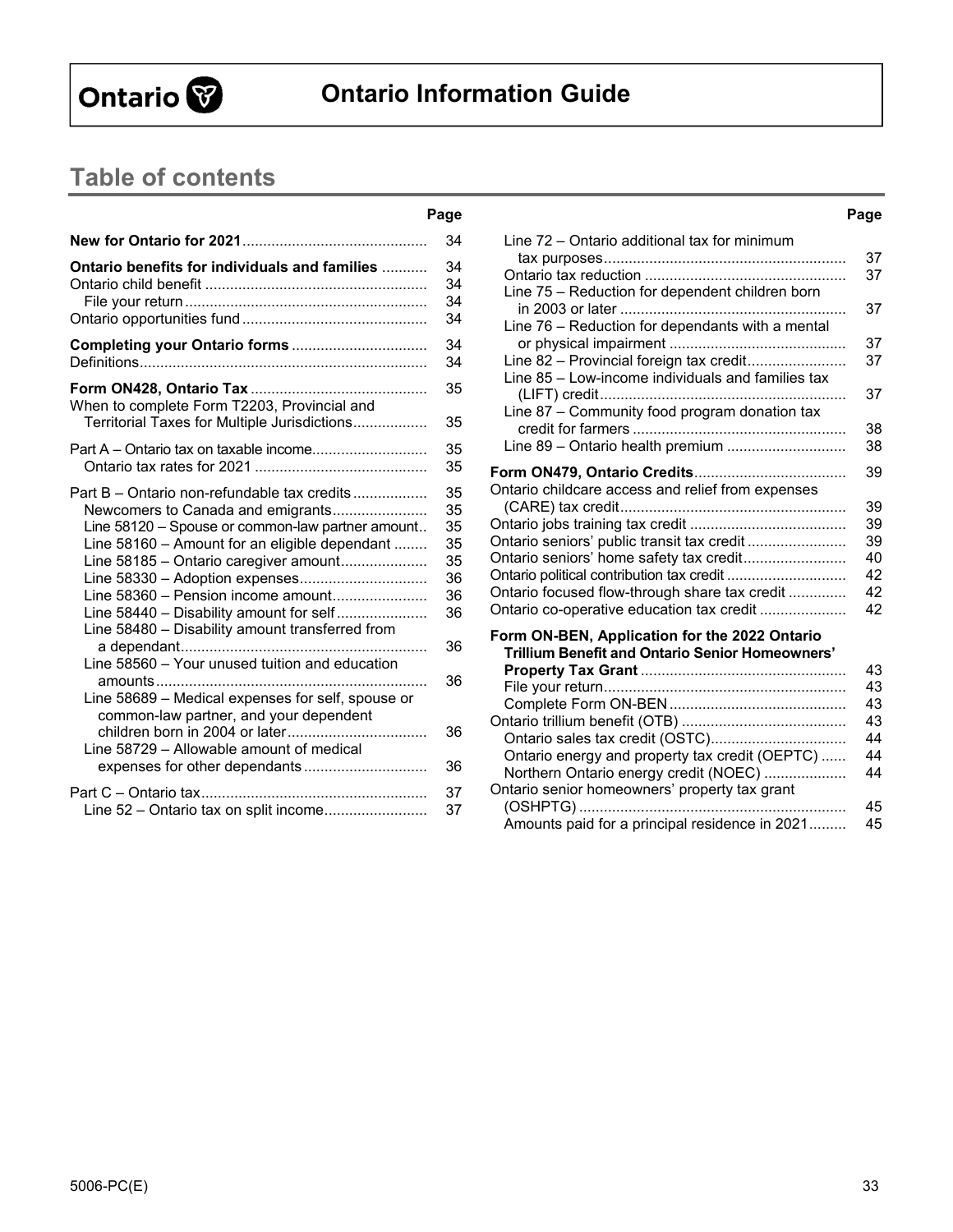# **New for Ontario for 2021**

The personal income levels and most provincial non-refundable tax credit amounts have changed.

The calculation of Ontario tax of individuals with tax on split income has changed.

The criteria for the **unused Ontario tuition and education amounts** have been recently amended. See Schedule ON(S11), Ontario Tuition and Education amounts, for details.

A refundable **Ontario seniors' home safety tax credit** has been introduced for seniors and individuals who share a home with a senior relative. Complete Schedule ON(S12), Ontario Seniors' Home Safety Tax Credit, to claim this credit. This is a temporary credit for 2021 only.

The credit entitlements for **Ontario childcare access and relief from expenses (CARE) tax credit** have increased by 20% for 2021 only.

A refundable **Ontario jobs training tax credit** has been introduced for eligible individuals. This is a temporary credit for 2021 only.

The **Ontario apprentice training tax credit** has been eliminated.

# **Ontario benefits for individuals and families**

# **Ontario child benefit**

The Ontario child benefit (OCB) is a non-taxable amount paid to help low- to moderate-income families provide for their children. The OCB and the Canada child benefit (CCB) are delivered together in one monthly payment.

To receive the OCB, you (and your spouse or common-law partner) need to file your income tax and benefit return(s) and be eligible for the CCB. You only need to apply once in a lifetime for each child under the age of 18 in your care.

If you are new to Canada or returning to Canada, call the Canada Revenue Agency (CRA) at **1-800-387-1193** for specific instructions on how to apply.

If you are the parent of a newborn, you can apply for child benefits when you register your child's birth using Ontario's newborn registration service at **ontario.ca/page/register -birth-new-baby**.

If you are not registering a newborn, you can apply online through the CRA's My Account at **canada.ca/my-cra-account** by selecting "Apply for child benefits" or by completing Form RC66, Canada Child Benefits Application.

If you have applied for child benefits through Ontario's newborn registration service, do not re-apply online or complete Form RC66 for your child. Re-applying may cause a delay in processing your application and issuing payments.

#### **File your return**

To make sure you get your payments on time, you (and your spouse or common-law partner) need to file your 2021 Income Tax and Benefit Return(s) by April 30, 2022. The CRA will use the information from your return(s) to calculate the payments you are entitled to get from these programs.

The OCB is fully funded by the Province of Ontario. For more information about this program, go to **canada.ca /cra-benefits-prov-terr** or call the CRA at **1-800-387-1193**  or by teletypewriter (TTY) at **1-800-665-0354**.

## **Ontario opportunities fund**

The Ontario opportunities fund gives Ontario taxpayers a chance to directly reduce the Province's debt. If you want to contribute to the Ontario opportunities fund from your 2021 tax refund, complete the "Ontario opportunities fund" section on the last page of your return.

You will be issued a receipt that can be used with your 2022 return. For more information about gifts to government, see Pamphlet P113, Gifts and Income Tax.

Your donation will not be processed if it is **less than \$2** or if the refund you have calculated is reduced by \$2 or more when the CRA assesses your return.

# **Completing your Ontario forms**

All the information you need to complete Form ON428, Ontario Tax, Form ON479, Ontario Credits, and Form ON-BEN, Application for the 2022 Ontario Trillium Benefit and Ontario Senior Homeowners' Property Tax Grant, is included in this package. Complete the forms that apply to you and attach a copy to your return.

Forms ON428, ON479, and ON-BEN and those mentioned in this guide are available at **canada.ca/cra-forms**.

### **Definitions**

**Spouse** refers to a person you are legally married to.

**Common-law partner** refers to a person who is not your spouse but with whom you are in a conjugal relationship and **at least one** of the following conditions applies:

- This person has been living with you in a conjugal relationship for at least 12 continuous months (including any period of time where you were separated for less than 90 days because of a breakdown in the relationship)
- This person is the parent of your child by birth or adoption
- This person has custody and control of your child (or had custody and control immediately before the child turned 19 years of age) and your child is wholly dependent on them for support

**End of the year** means **any** of the following dates:

- December 31, 2021 if you were a resident of Ontario on that date
- the date you left Canada if you emigrated in 2021
- the date of death for a resident of Ontario who died in 2021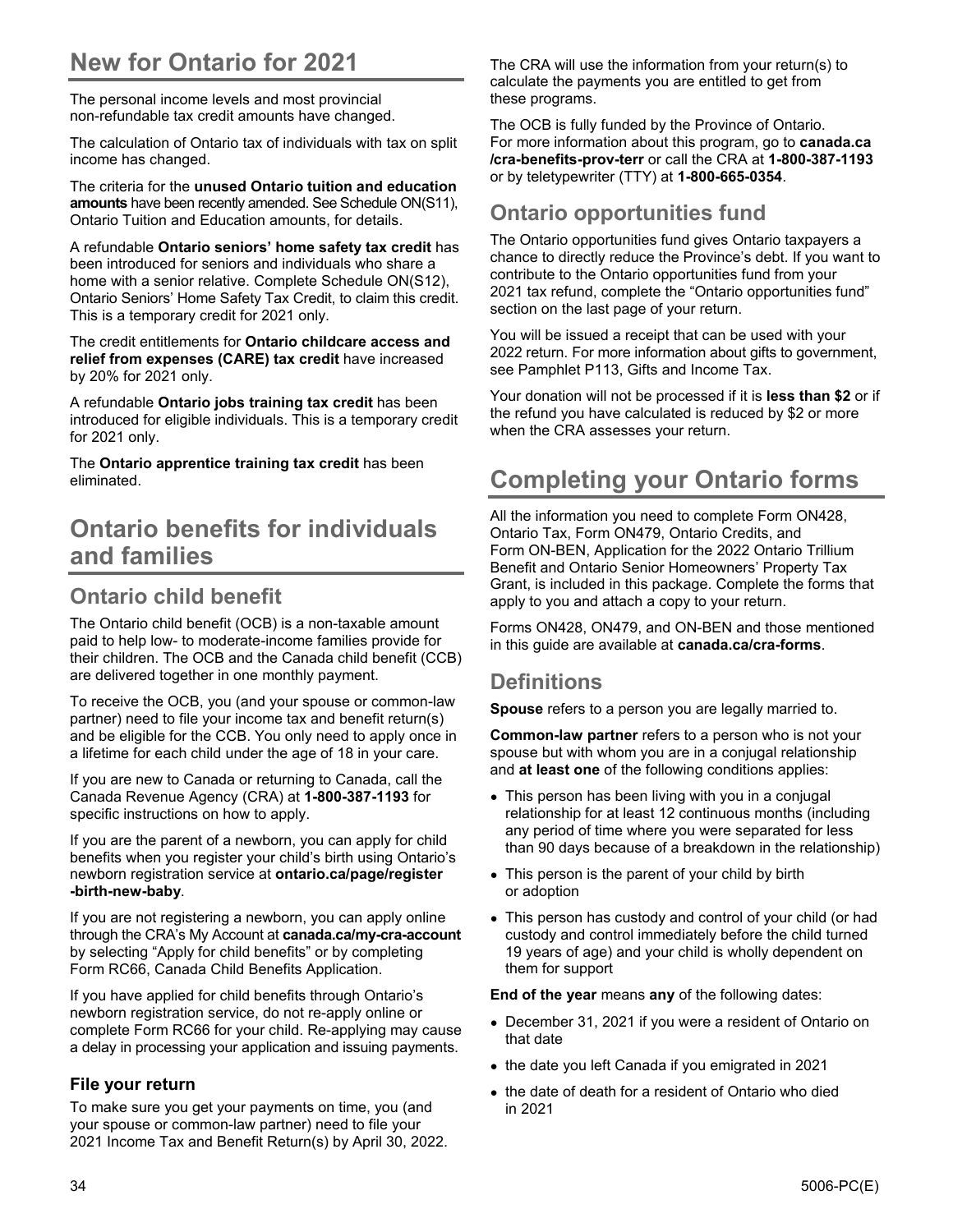# **Form ON428, Ontario Tax**

Complete Form ON428 if **one** of the following applies:

- You were a resident of Ontario at the end of the year
- You were a non-resident of Canada in 2021 and **any** of the following applies:
	- You earned income from employment in Ontario
	- You received income from a business with a permanent establishment **only** in Ontario

## **When to complete Form T2203, Provincial and Territorial Taxes for Multiple Jurisdictions**

Complete Form T2203 **instead** of Form ON428, if **both** of the following apply:

- You resided in Ontario on December 31, 2021 (or the date you left Canada if you emigrated in 2021)
- All or part of your 2021 business income (including income received as a retired, inactive, or limited partner) was earned and can be allocated to a permanent establishment **outside** Ontario

You also must complete Form T2203 if **both** of the following apply:

- You were a non-resident of Canada throughout 2021
- You were carrying on business in **more than one** province or territory in Canada or were receiving income from an office or employment that can reasonably be attributed to duties performed in **more than one** province or territory in Canada

# **Part A – Ontario tax on taxable income**

#### **Ontario tax rates for 2021**

The following tax rates are used in the calculation of your Ontario tax on taxable income:

- 5.05% on the portion of your taxable income that is \$45,142 or less, **plus**
- 9.15% on the portion of your taxable income that is more than \$45,142 but not more than \$90,287, **plus**
- 11.16% on the portion of your taxable income that is more than 90,287 but not more than \$150,000, **plus**
- 12.16% on the portion of your taxable income that is more than \$150,000 but not more than \$220,000, **plus**
- 13.16% on the portion of your taxable income that is more than \$220,000

# **Part B – Ontario non-refundable tax credits**

The eligibility conditions and rules for claiming most Ontario non-refundable tax credits are the same as those for the federal non-refundable tax credits. However, the amount and calculation of most Ontario non-refundable tax credits are different from the corresponding federal credits.

#### **Newcomers to Canada and emigrants**

As a newcomer or an emigrant, you may be limited in the amount you can claim for certain provincial non-refundable tax credits.

If you reduced your claim for any of the following federal amounts, you also need to reduce your claim for the corresponding provincial amount in the same manner.

| <b>Federal amount</b><br>on your return | <b>Corresponding provincial</b><br>amount on Form ON428 |
|-----------------------------------------|---------------------------------------------------------|
| line 30000                              | line 58040                                              |
| line 30100                              | line 58080                                              |
| line 30300                              | line 58120                                              |
| line 30400                              | line 58160                                              |
| line 30450                              | line 58185                                              |
| line 31600                              | line 58440                                              |
| line 31800                              | line 58480                                              |
| line 32600                              | line 58640                                              |

For examples on how to calculate these amounts, see Guide T4055, Newcomers to Canada.

#### **Line 58120 – Spouse or common-law partner amount**

You can claim this amount if the rules are met for claiming the amount on line 30300 of your return and your spouse's or common-law partner's net income from line 23600 of their return (or the amount that it would be if they filed a return) is **less than \$10,162**.

#### **Line 58160 – Amount for an eligible dependant**

You can claim this amount if the rules are met for claiming the amount on line 30400 of your return and your dependant's net income from line 23600 of their return (or the amount that it would be if they filed a return) is **less than \$10,162**.

#### **Line 58185 – Ontario caregiver amount**

You may be able to claim this amount for an **eligible relative** who was dependent on you because of a mental or physical impairment at any time in the year.

An **eligible relative** is a dependant 18 years of age or older before the end of the year who is your (or your spouse's or common-law partner's):

- child or grandchild
- parent, grandparent, brother, sister, aunt, uncle, niece or nephew who was resident in Canada at any time in the year

You can claim this amount if the rules are met for claiming **one** of the following:

- the amount for an eligible dependant (who has an impairment and is 18 years of age or older) on line 30400 of your return
- the amount for other infirm dependants age 18 or older on line 30450 of your return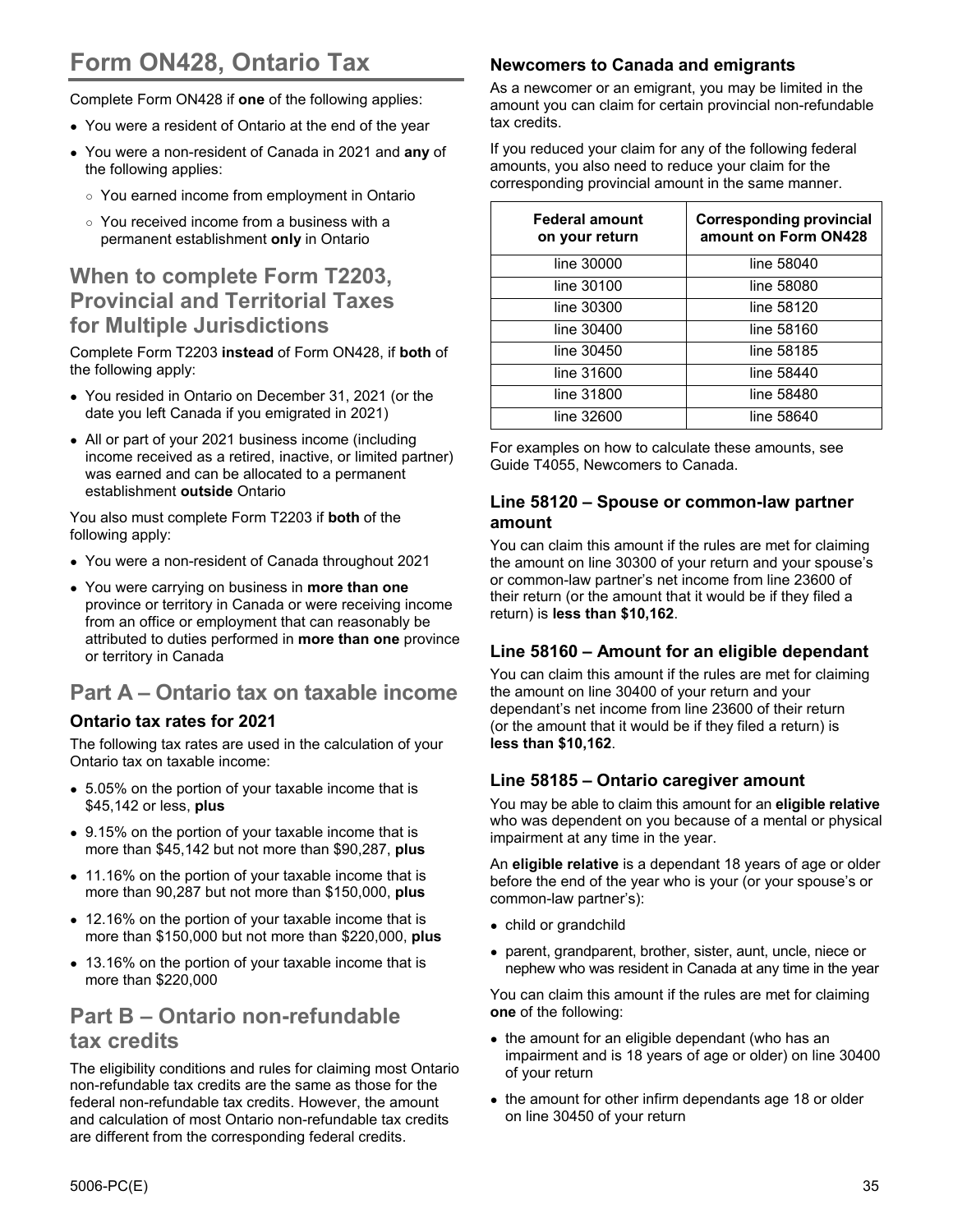Your dependant's net income from line 23600 of their return (or the amount that it would be if they filed a return) must be **less than \$22,672**.

You can only claim this amount for dependants who have an impairment. You **cannot** claim this amount for your (or your spouse's or common-law partner's) parents or grandparents unless they have an impairment.

#### **Note**

You can claim this amount for an eligible relative who has an impairment, whether or not they live with you, if their net income from line 23600 of their return (or the amount that it would be if they filed a return) is **less than \$22,672**.

#### **Line 58330 – Adoption expenses**

You can claim this amount if the rules are met for claiming the amount on line 31300 of your return.

You can claim up to \$13,274 of eligible expenses for each child in the year the adoption is finalized or recognized under Ontario law.

Two adoptive parents can split the amount if the total combined claim for eligible expenses for each child is not more than the amount before the split.

#### **Note**

Only residents of Ontario are eligible for this amount. If you were not a resident of Ontario at the end of the year, you cannot claim this tax credit when calculating your Ontario tax even if you may have received income from a source in Ontario in 2021.

#### **Line 58360 – Pension income amount**

The amount you can claim on line 58360 is the amount on line 31400 of your return **or** \$1,504, **whichever is less**.

#### **Note**

Only residents of Ontario are eligible for this amount. If you were not a resident of Ontario at the end of the year, you cannot claim this tax credit when calculating your Ontario tax even if you may have received income from a source in Ontario in 2021.

#### **Line 58440 – Disability amount for self**

You can claim this amount if the rules are met for claiming the amount on line 31600 of your return.

If you were 18 years of age or older at the end of the year, enter \$8,790 on line 58440 of your Form ON428.

If you were under 18 years of age at the end of the year, use Worksheet ON428 to calculate the amount to enter on line 58440.

#### **Line 58480 – Disability amount transferred from a dependant**

You can claim this amount if the rules are met for claiming the amount on line 31800 of your return.

#### **Note**

If you and your dependant were not residents of the same province or territory at the end of the year, special rules may apply. For more information, call the CRA at **1-800-959-8281**.

#### **Line 58560 – Your unused tuition and education amounts**

Complete Schedule ON(S11), Ontario Tuition and Education Amounts.

#### **Carrying forward amounts**

Complete the "Carryforward of unused amounts" section of Schedule ON(S11) to calculate the amount you can carry forward to a future year. This amount is the part of your unused tuition and education amounts that you are not claiming for the current year**.** 

#### **Supporting documents**

If you are filing a paper return, attach your completed Schedule ON(S11). Keep your supporting documents in case you are asked to provide them later.

#### **Line 58689 – Medical expenses for self, spouse or common-law partner, and your dependent children born in 2004 or later**

The medical expenses you can claim on line 58689 are the same as those you can claim on line 33099 of your return, except for the following:

- If the amount you claimed for medical expenses on your return includes an amount for attendant care expenses that was limited to \$10,000 (\$20,000 in the year of death), the maximum Ontario claim for attendant care expenses is \$15,046 (\$30,091 in the year of death)
- The maximum Ontario claim for the cost of a van adapted for transporting a patient who requires the use of a wheelchair is \$7,523
- The maximum Ontario claim for moving expenses for a patient's move to a more accessible dwelling is \$3,009

The medical expenses you claim also have to cover the same 12-month period ending in 2021 and must be expenses that were not claimed for 2020.

#### **Line 58729 – Allowable amount of medical expenses for other dependants**

You can claim medical expenses for other dependants in addition to the medical expenses for self, spouse or common-law partner, and your dependent children born in 2004 or later on line 58689.

The medical expenses you can claim on line 58729 are the same as those you can claim on line 33199 of your return, except for those listed under line 58689. They also have to cover the same 12-month period ending in 2021 and must be expenses that were not claimed for 2020.

The maximum amount you can claim is \$13,274 for each dependant.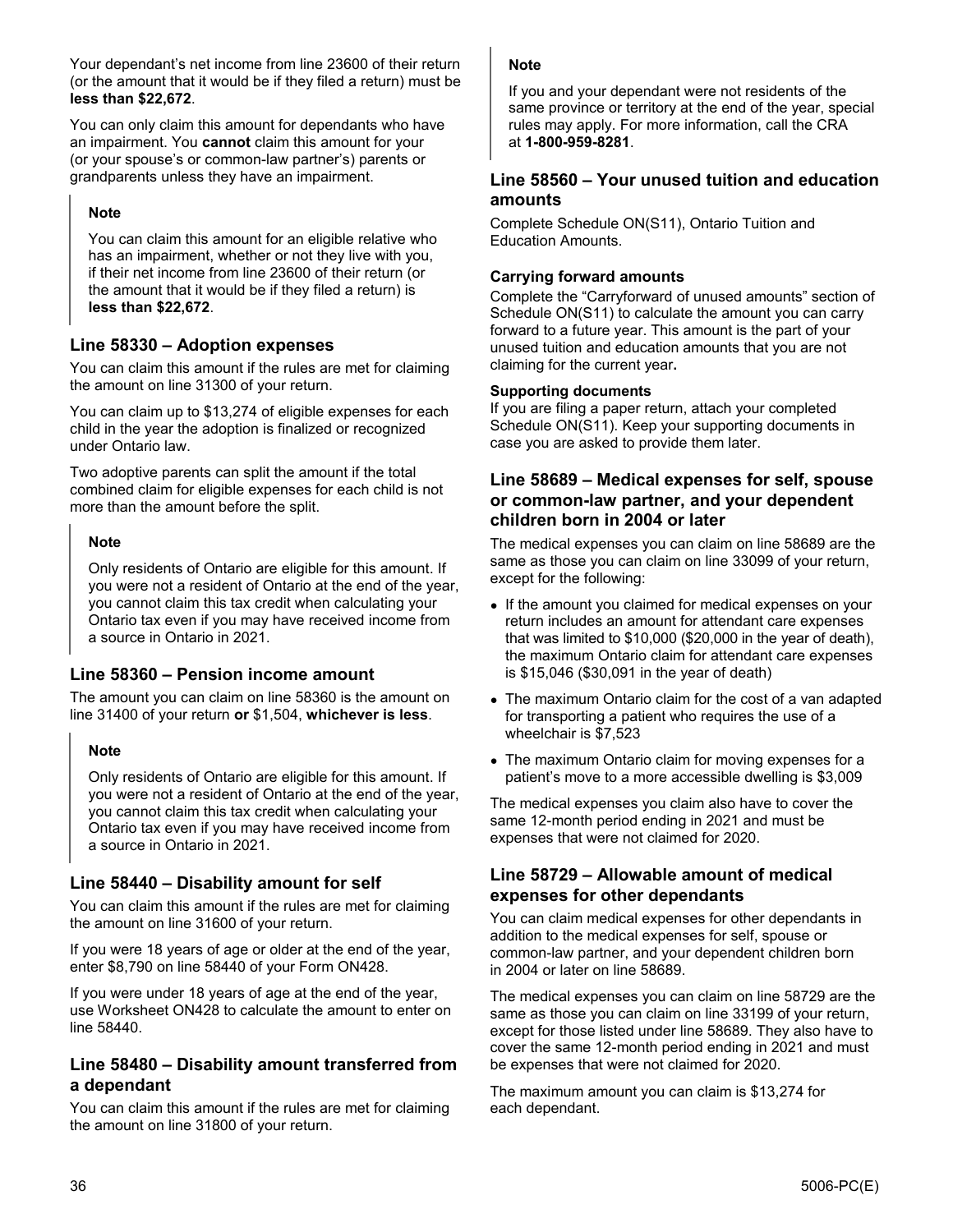## **Part C – Ontario tax**

#### **Line 52 – Ontario tax on split income**

If you are reporting federal tax on split income on line 40424 of your return, complete Part 3 of Form T1206, Tax on Split Income, to calculate the Ontario tax to enter on line 42800 of your return.

#### **Line 72 – Ontario additional tax for minimum tax purposes**

If you need to pay federal minimum tax as calculated on Form T691, Alternative Minimum Tax, complete the calculation on line 72 of your Form ON428 to determine your Ontario additional tax for minimum tax purposes.

#### **Ontario tax reduction**

If you were a resident of Canada at the beginning of the year **and** a resident of Ontario on December 31, 2021, you may be able to claim an Ontario tax reduction.

Only one person can claim the reduction for a dependent child born in 2003 or later (line 75) or a dependant with a mental or physical impairment (line 76).

If you had a spouse or common-law partner on December 31, 2021, only the spouse or common-law partner with the higher net income from line 23600 of their return can claim the amounts on lines 75 and 76.

You **cannot** claim the tax reduction if you were subject to the Ontario additional tax for minimum tax purposes.

If you are preparing a return for a resident of Ontario who died in 2021, you can claim the tax reduction on their final return.

#### **Line 75 – Reduction for dependent children born in 2003 or later**

Enter on line 60969 the number of dependent children you have. Claim \$464 for each dependent child.

If the child has a mental or physical impairment, claim an additional \$464 for that dependant on line 76.

#### **Who is a dependent child?**

A dependent child is a person who met **all** of the following conditions:

- They were 18 years of age or younger on December 31, 2021
- They lived with you in 2021
- They were your (or your spouse's or common-law partner's) child

A child is **not** a dependent child if **either** of the following conditions apply:

- The child has a spouse or common-law partner who is claiming an amount on line 58120
- Someone is receiving an amount under the federal Children's Allowances Act in respect of that child

#### **Line 76 – Reduction for dependants with a mental or physical impairment**

Enter on line 60970 the number of dependants with a mental or physical impairment that you (or your spouse or common-law partner) are claiming an amount for on line 58160, 58185 or 58480 of Form ON428.

You can include a spouse or common-law partner with a mental or physical impairment if you are claiming a disability amount transferred from your spouse or common-law partner on line 3 of your Schedule ON(S2), Provincial Amounts Transferred from your Spouse or Common-Law Partner.

You can also claim this reduction for each dependent child with a mental or physical impairment born in 2003 or later that you claimed on line 75.

Claim \$464 for each of these dependants.

#### **Line 82 – Provincial foreign tax credit**

If your federal foreign tax credit on non-business income is less than the related tax you paid to a foreign country, you may be able to claim a provincial foreign tax credit.

#### **How to claim this credit**

Complete Form T2036, Provincial or Territorial Foreign Tax Credit.

#### **Supporting documents**

If you are filing a paper return, attach your Form T2036.

#### **Line 85 – Low-income individuals and families tax (LIFT) credit**

You may be able to claim this credit if you meet all of the following conditions:

- You were a resident of Canada at the beginning of the year
- You were a resident of Ontario on December 31, 2021
- You had employment income for 2021

You **cannot** claim this credit if **any** of the following conditions apply:

- You were subject to the Ontario additional tax for minimum tax purposes
- You were confined to a prison or similar institution on December 31, 2020 and for the first 179 days of 2021

If you are preparing a return for a resident of Ontario who died in 2021, you can claim this credit on their final return.

If you were bankrupt in 2021, you can only claim your credit on the post-bankruptcy return you file for the tax year ending December 31, 2021.

#### **How to claim this credit**

Complete Schedule ON428–A to calculate your credit and enter the amount on line 62140 of your Form ON428.

If you have a spouse or common-law partner who has employment income, they can also claim this credit on their Schedule ON428–A.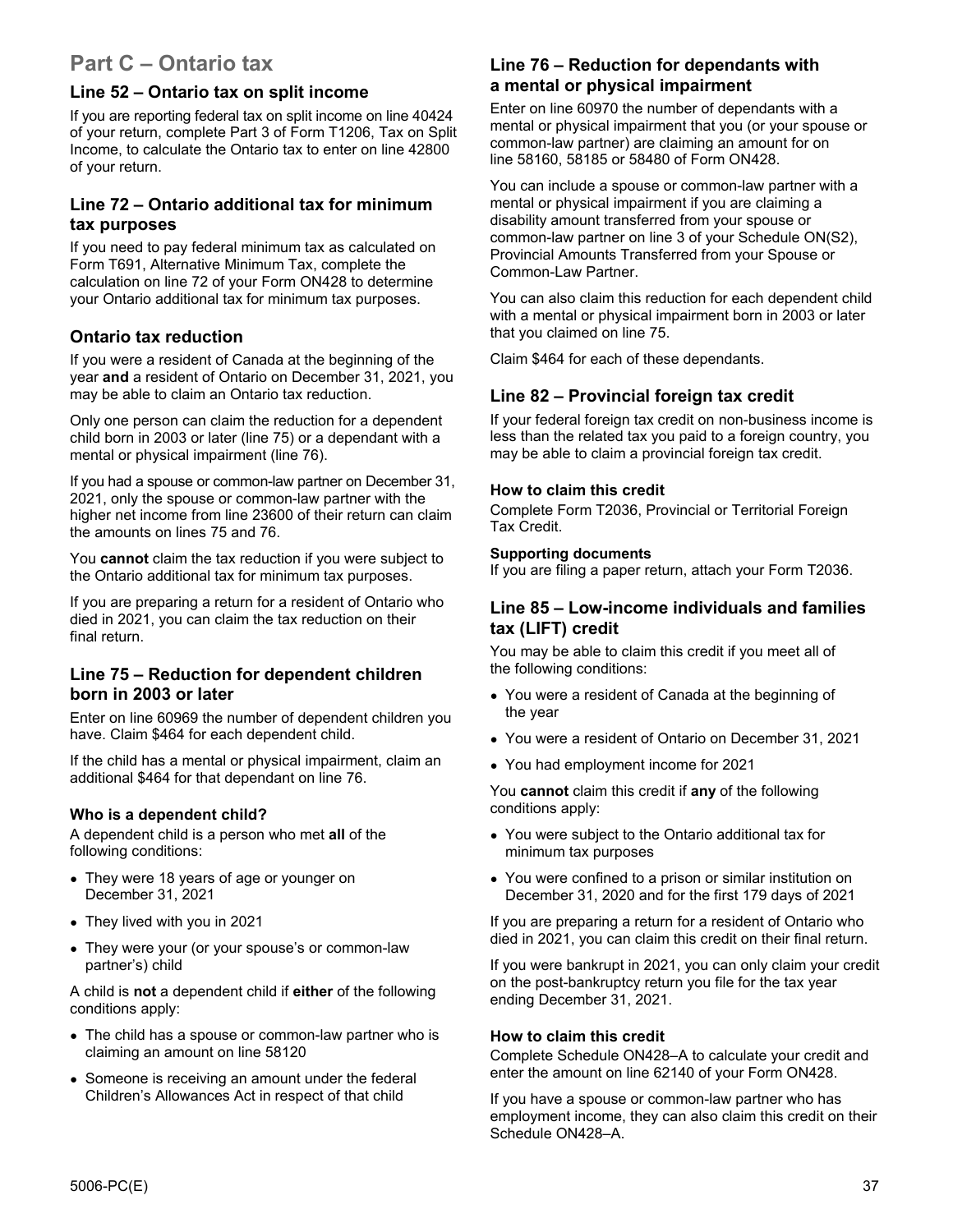#### **Supporting documents**

If you are filing a paper return, attach your completed Schedule ON428–A.

#### **Line 87 – Community food program donation tax credit for farmers**

You can claim the community food program donation tax credit for farmers if **all** of the following conditions apply:

- You were a resident of Ontario at the end of the year
- You (or your spouse or common-law partner) were a farmer
- You made a qualifying donation to an eligible community food program in the year
- You claimed the qualifying donation on line 34000 of your federal Schedule 9 and on line 58969 of your Form ON428 as a charitable donation or gift for the year

A **qualifying donation** is a donation of one or more agricultural products produced in Ontario and donated to an eligible community food program in Ontario.

An **agricultural product** is any of the following:

- meat or meat by-products
- eggs or dairy products
- fish
- fruits, vegetables, grains, pulses, herbs, nuts, or mushrooms
- honey or maple syrup
- anything else that is grown, raised or harvested on a farm and can legally be sold, distributed, or offered for sale at a place other than the producer's premises as food in Ontario

An item of any of these types that has been processed is an agricultural product if it was processed only to the extent necessary to be legally sold away from the producer's premises as food intended for human consumption. Items that have been processed beyond this point, such as pickles, preserves and sausages, are not agricultural products.

An **eligible community food program** is a registered charity under the Income Tax Act that meets **one** of the following conditions:

- It distributes food to the public without charge in Ontario and does so mainly to provide relief to the poor (food banks meet this condition)
- It operates or oversees one or more student nutrition programs

The amount of qualifying donations can be split between a spouse or common-law partner. However, the total amount of qualifying donations cannot be more than the total of the qualifying donations made by both of them in the tax year.

#### **Notes**

You (or your spouse or common-law partner) must have had farming income in the year that the donations were made.

You do not have to claim the donations made in 2021 on your 2021 return. You (or your spouse or common-law partner) can carry them forward and claim the credit for the next five years even if neither of you had farming income in the years the donations are claimed.

No matter when you claim the donations, you can only claim each donation once.

For more information, see Guide T4002, Self-employed Business, Professional, Commission, Farming, and Fishing Income.

If you are preparing a return for a person who died in 2021, you can claim this credit on their final return.

If you were bankrupt in 2021, claim your community food program donation tax credit on either the pre- or post-bankruptcy return you file for the tax year ending December 31, 2021, depending on when the qualifying donations were made. If qualifying donations are claimed on more than one return, the total amount of donations that can be claimed on all returns filed for the year cannot be more than the total qualifying donations made.

#### **How to claim this credit**

Enter on line 62150 the amount of donations you have included on line 34000 of your federal Schedule 9 that are qualifying donations for the community food program donation tax credit for farmers. Then enter 25% of this amount on line 87 of your Form ON428.

#### **Line 89 – Ontario health premium**

You have to pay the Ontario health premium if **both** of the following conditions apply:

- You were a resident of Ontario at the **end of the year**
- Your taxable income on line 26000 of your return is **more than \$20,000**

Complete the chart on Form ON428 to calculate your Ontario health premium. This premium is part of your Ontario income tax and is included in your total income tax payable for the year.

#### **Notes**

**End of the year** means **any** of the following dates:

- December 31, 2021, if you were a resident of Ontario on that date
- the date you left Canada if you emigrated in 2021
- the date of death for a resident of Ontario who died in 2021

If you are preparing a return for a resident of Ontario who died in 2021, the Ontario health premium is payable on their final return if their taxable income from line 26000 of their return is **more than \$20,000**.

If you were bankrupt at any time in 2021, you have to pay the Ontario health premium if your total taxable income for the year from all returns (pre-bankruptcy, in-bankruptcy, and post-bankruptcy from January 1, 2021, to December 31, 2021) is **more than \$20,000**.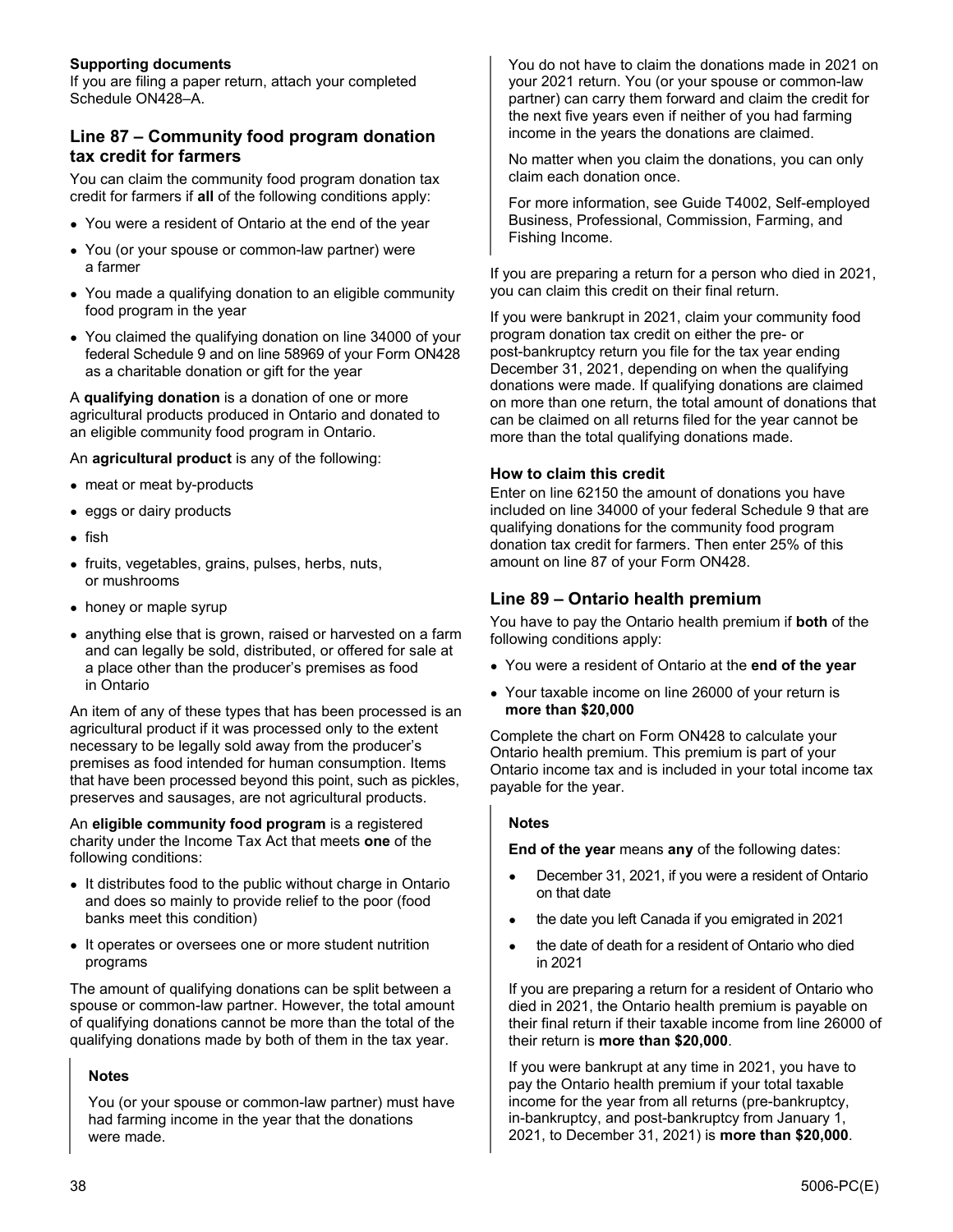# **Form ON479, Ontario Credits**

You may be entitled to the credits listed in this section even if you do not have to pay tax. If the total of these credits is more than the taxes you have to pay, you may get a refund for the difference.

To claim these credits, attach a completed Form ON479, Ontario Credits, to your return.

#### **Are you filing for a deceased person?**

You can claim the following credits on the deceased person's final return:

- Ontario childcare access and relief from expenses (CARE) tax credit
- Ontario jobs training tax credit
- Ontario seniors' public transit tax credit
- Ontario seniors' home safety tax credit
- Ontario political contribution tax credit
- Ontario focused flow-through share tax credit
- Ontario tax credits for self-employed individuals

#### **Were you an international student in 2021?**

If you were a visa student from another country who resided in Ontario on December 31, 2021, you may be eligible for Ontario tax credits.

For more information about your residency status, call the CRA at **1-800-959-8281** (for calls from Canada and the U.S.) or **613-940-8495** (for calls from outside Canada and the U.S.).

#### **Were you bankrupt in 2021?**

If you were bankrupt in 2021, claim your Ontario tax credits on the post-bankruptcy return you file for the tax year ending December 31, 2021. Different rules apply for the Ontario childcare access and relief from expenses (CARE) tax credit, the Ontario jobs training tax credit, the Ontario seniors' public transit tax credit, and the Ontario seniors' home safety tax credit, as described in the following sections.

### **Ontario childcare access and relief from expenses (CARE) tax credit**

You may be able to claim this tax credit if you meet **both** of the following conditions:

- You were a resident of Ontario at the end of the year
- You claimed an amount for childcare expenses on line 21400 of your return for one or more eligible children

If you are preparing a return for a resident of Ontario who died in 2021, you can claim the tax credit on their final return.

If you were bankrupt in 2021, you cannot claim the tax credit on your return for any tax year ending in 2021. However, if you were granted an absolute discharge from bankruptcy before the end of 2021, the tax credit may be claimed on the post-bankruptcy return filed for the tax year ending December 31, 2021.

#### **How to claim this credit**

Complete Schedule ON479–A, Ontario Childcare Access and Relief from Expenses (CARE) Tax Credit. Enter the tax credit on line 1 of your Form ON479.

#### **Supporting documents**

If you are filing a paper return, attach your completed Schedule ON479–A.

## **Ontario jobs training tax credit**

You may be able to claim this tax credit if **all** of the following conditions apply:

- You were a resident of Ontario on December 31, 2021
- You have a Canada Training Credit Limit for 2021 greater than zero
- You have entered an amount on line 32000 of your federal Schedule 11

**Eligible expenses** are amounts entered on line 32000 of your federal Schedule 11.

If you are preparing a return for a resident of Ontario who died in 2021, you can claim this credit on their final return.

If you were bankrupt at any time in 2021, you cannot claim this credit on any return.

#### **How to claim this credit**

Complete the calculation on line 2 of your Form ON479.

#### **Supporting documents**

If you are filing a paper return, do not send any documents. Keep your supporting documents in case you are asked to provide them later.

### **Ontario seniors' public transit tax credit**

You can claim the Ontario seniors' public transit tax credit (OSPTTC) if **all** of the following conditions apply:

- You were 65 years or older on December 31, 2020
- You were a resident of Ontario at the end of the year
- You paid for eligible public transit services that you used in 2021

An **eligible public transit service** is one that is operated by the Government of Ontario, or one of its municipalities, if **all** of the following conditions apply:

- it is a short-haul service that an individual typically uses for a single-day return trip
- it is offered to the general public
- it is operated by bus, subway, train or tram

#### **Note**

Specialized transit services that are designed to transport people with disabilities are also eligible even if they do not meet the criteria for eligible public transit services.

You can claim the OSPTTC for qualifying payments you made for the use of eligible public transit services in 2021.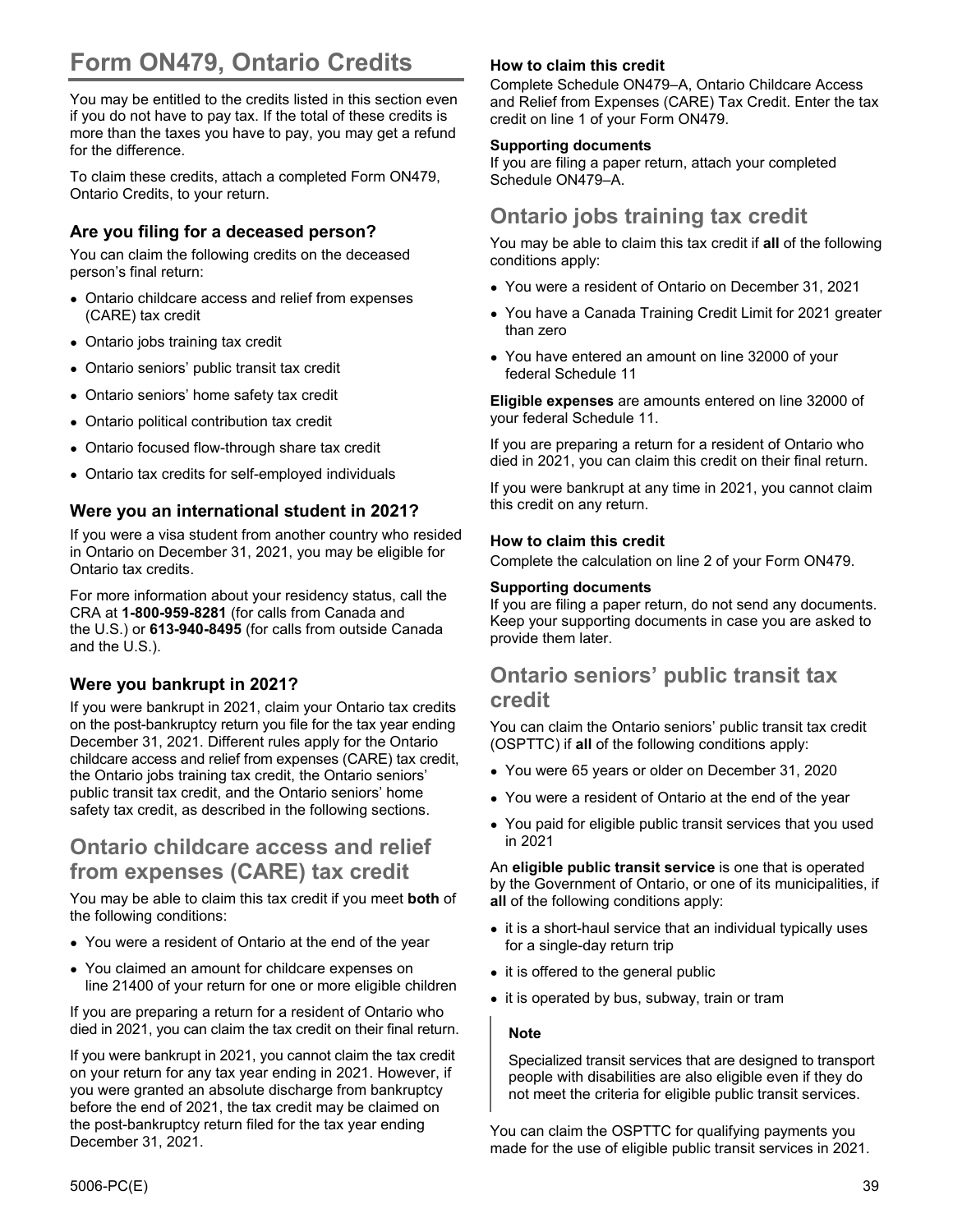A **qualifying payment** is an amount paid for any of the following:

- a public transit pass for a set number of rides during a period of at least one day
- a public transit pass for an unlimited number of rides
- an electronic payment card
- a single-use ticket or token, if a receipt was issued
- cash fare for specialized transportation services offered to people with disabilities if a receipt was issued

#### **Note**

A cash payment made in a fare box for a single ride is only a qualifying payment if it is used for a specialized transit service that is designed to transport people with disabilities.

You can only claim the OSPTTC for senior fare; however, if the transit service you use does not offer a senior rate for the type of pass or ticket you purchase, you can claim non-senior fare.

Only you can claim the cost of your public transit services. Your spouse or common-law partner cannot claim these expenses.

You must reduce the amount of your qualifying payments by the amount of any reimbursements, allowances, or any other form of assistance you received, are entitled to receive, or may reasonably expect to receive, unless the amount is included in your income for any tax year and you did not deduct the amount anywhere else on your return.

#### **Receipts**

The following rules apply to receipts for single-use tickets and tokens, and to cash fares for a specialized transit service:

- The receipt must show the name of the transit operator, the date of purchase, and the amount paid
- If your receipt shows your name, no additional information is needed
- If the receipt does not show your name, you will need a credit card or bank statement in your name that records the payment for the tickets or tokens

#### **Were you bankrupt in 2021?**

You can claim the OSPTTC on your pre- or post-bankruptcy return depending on when you made the qualifying payments. You can claim the qualifying payments on more than one return, however, the total amount of the payments that can be claimed on all returns filed for the year cannot be more than the maximum amount that would be allowed if you were filing only one return for the calendar year.

#### **How to claim this credit**

Enter on line 63100 the total amount of qualifying payments you made to use eligible public transit services in 2021, up to a maximum of \$3,000. Next, enter 15% of this amount on line 3 of your Form ON479.

#### **Supporting documents**

If you are filing a paper return, do not send any documents. Keep your supporting documents in case you are asked to provide them later.

# **Ontario seniors' home safety tax credit**

You may be eligible for this credit if, at the end of 2021, **all** of the following conditions apply:

- You were a resident of Ontario
- You were a senior (65 years of age or older) **or** a nonsenior living with or expecting to live with a family member who is a senior
- You, or someone on your behalf, paid eligible expenses in 2021 for improvements to your principal residence or the land on which your principal residence is situated

#### A **family member** includes a parent, step-parent,

grandparent, in-law, sibling, spouse, common-law partner, aunt, uncle, great-aunt, great-uncle, child, step-child, grandchild, niece, or nephew.

If you are a senior, a **principal residence**, for this credit, is a residence in Ontario that you usually occupy or expect to usually occupy by the end of 2023.

If you are not a senior, a **principal residence**, for this credit, is a residence in Ontario that you usually occupy or expect to usually occupy by the end of 2023 with a family member who is a senior.

For this credit, a **principal residence** may include a house, apartment, condominium, or mobile home.

**Eligible expenses** are expenditures for **improvements** to the principal residence or to the land on which the principal residence is situated that:

- allow a senior to gain access to the home or the land or to be more mobile or functional within the home or on the land
- reduce the risk of harm to a senior within the home or on the land or in gaining access to the home or the land
- would normally be done by or for a person who has an impairment to allow him or her to be mobile or functional within the home or on the land

The improvements must also be of an enduring nature and be integral to the home or land, or must be a modular or removable version of an item of a type that can otherwise be installed as enduring and integral to the home or land.

You can claim the **lesser of** \$10,000 and the amount of eligible expenses that you, or someone on your behalf, paid related to your principal residence. If you occupied more than one principal residence at different times in 2021, eligible expenses you paid for one or more of those residences would qualify for the credit, but those expenses may not exceed \$10,000.

The combined amount that **you and your spouse** or **common-law partner** can claim cannot be more than \$10,000. In the event that you cannot agree on how to split the eligible expenses, the Ontario Minister may allocate the \$10,000 limit among you and your spouse or common-law partner for the purposes of determining the amount of each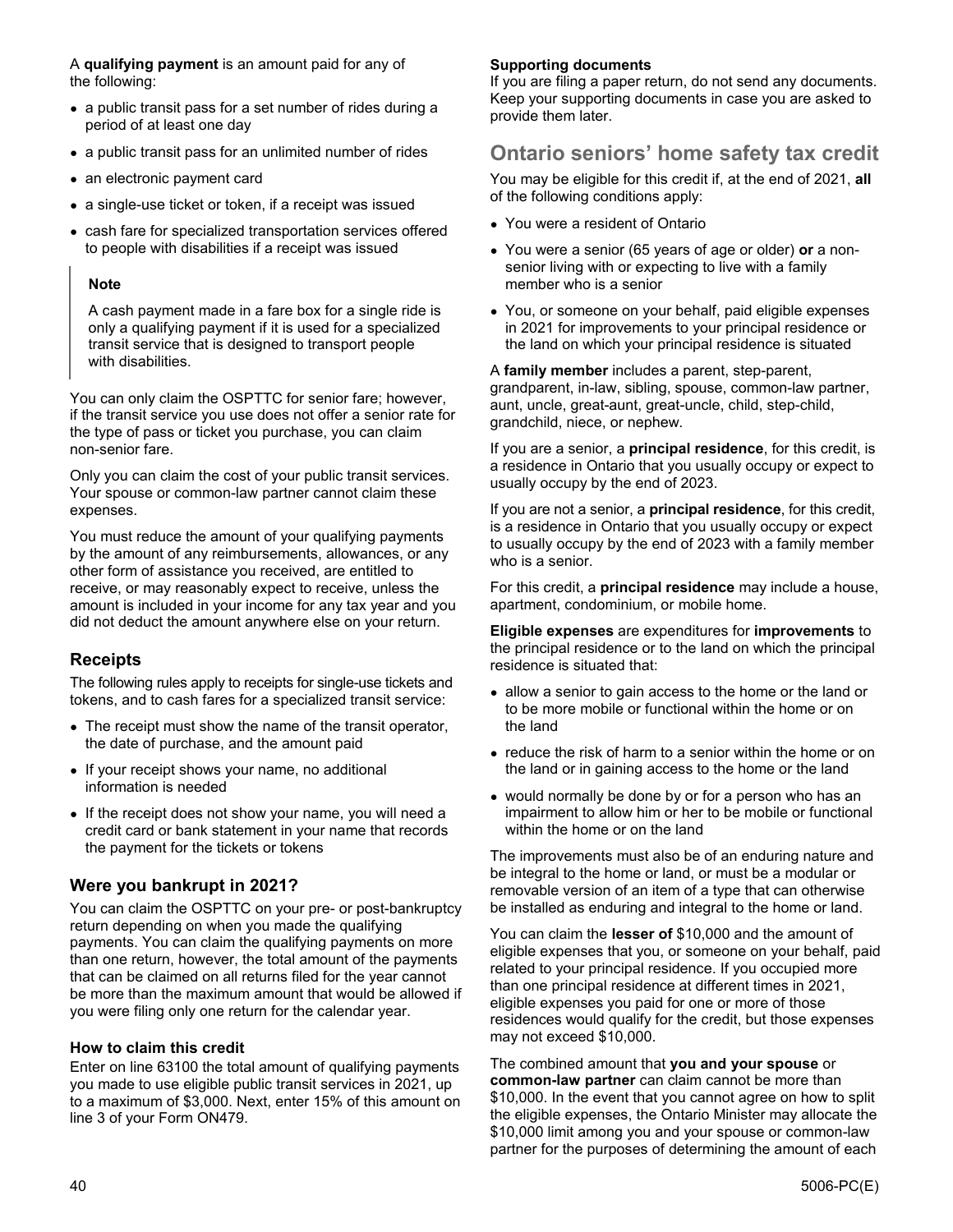individual's home safety tax credit. However**, if on December 31, 2021, you and your spouse or commonlaw partner occupied separate principal residences for medical reasons or because of a breakdown** in your marriage or common-law relationship for a period of 90 days or more, each spouse or common-law partner can claim up to \$10,000 of eligible expenses. If you occupied separate principal residences for medical reasons, enter your spouse's or common-law partner's address under "Involuntary separation" on Schedule ON(S12).

#### **If you shared a principal residence with other people**,

one of you may claim the entire amount of eligible expenses, or each person may claim a part of the expenses. The combined amount that can be claimed by everyone living in the residence is the lesser of \$10,000 and the amount of eligible expenses paid. In the event that you cannot agree on how to split the eligible expenses, the Ontario Minister may allocate the \$10,000 limit among the individuals claiming expenses for the purposes of determining the amount of each individual's home safety tax credit.

#### **If someone who was not living with you or not related**

**to you** paid for the qualifying home renovation to your principal residence, you could still claim the credit. You should get and keep the supporting documents.

#### **Note**

If an eligible expense also qualifies as a medical expense, you **can** claim both the medical expenses tax credit and the Ontario seniors' home safety tax credit for that expense.

You must reduce your eligible expenses by the amount of any **government assistance** (other than tax credits) you received, or expect to receive, that is related to the eligible expenses.

#### **Are you filing for or in respect of a deceased person?**

You can claim the Ontario seniors' home safety tax credit on a deceased person's final return if **one** of the following applies:

- The deceased person was a senior or would have turned 65 years of age by December 31, 2021, and is otherwise eligible
- The deceased person was a family member of a senior or of a person who would have turned 65 years of age by December 31, 2021, and is otherwise eligible

If you lived with, or expected by the end of 2023 to live with, a family member who, immediately before death, was a senior or who would have turned 65 years of age by December 31, 2021, and you are otherwise eligible, you can claim this credit on your return.

#### **Were you bankrupt in 2021?**

If you were bankrupt, at any time in 2021, and qualifying expenses were paid by you or on your behalf, you cannot claim this credit on any return for a tax year ending in 2021.

#### **Eligible expenses**

Some examples of eligible expenses include:

- certain renovations to permit a first-floor occupancy or secondary suite for a senior
- grab bars and related reinforcements around the toilet, bathtub, and shower
- handrails in corridors
- wheelchair ramps, stair / wheelchair lifts, and elevators
- walk-in bathtubs
- wheel-in showers
- widening of passage doors
- lowering of existing counters and cupboards
- installation of adjustable counters and cupboards
- light switches and electrical outlets placed in accessible locations
- door locks that are easy to operate
- lever handles on doors and taps, instead of knobs
- pull-out shelves under the counter to enable work from a seated position
- non-slip flooring
- a hand-held shower on an adjustable rod or high-low mounting brackets
- additional light fixtures throughout the home and at exterior entrances
- swing clear hinges on doors to widen doorways
- creation of knee space under the basin to enable use from a seated position (and insulation of any hot-water pipes)
- relocation of tap to front or side for easier access
- hands-free taps
- motion-activated lighting
- touch-and-release drawers and cupboards

#### **Expenses not eligible**

Expenses are not eligible if their main purpose is to increase the value of the home.

#### **Annual, recurring, or routine repair, maintenance, or service expenses** are not eligible. Examples include:

- general maintenance (for example plumbing or electrical repairs)
- repairs to a roof
- aesthetic enhancements such as landscaping or redecorating
- installation of new windows
- installation of heating or air conditioning systems
- replacement of insulation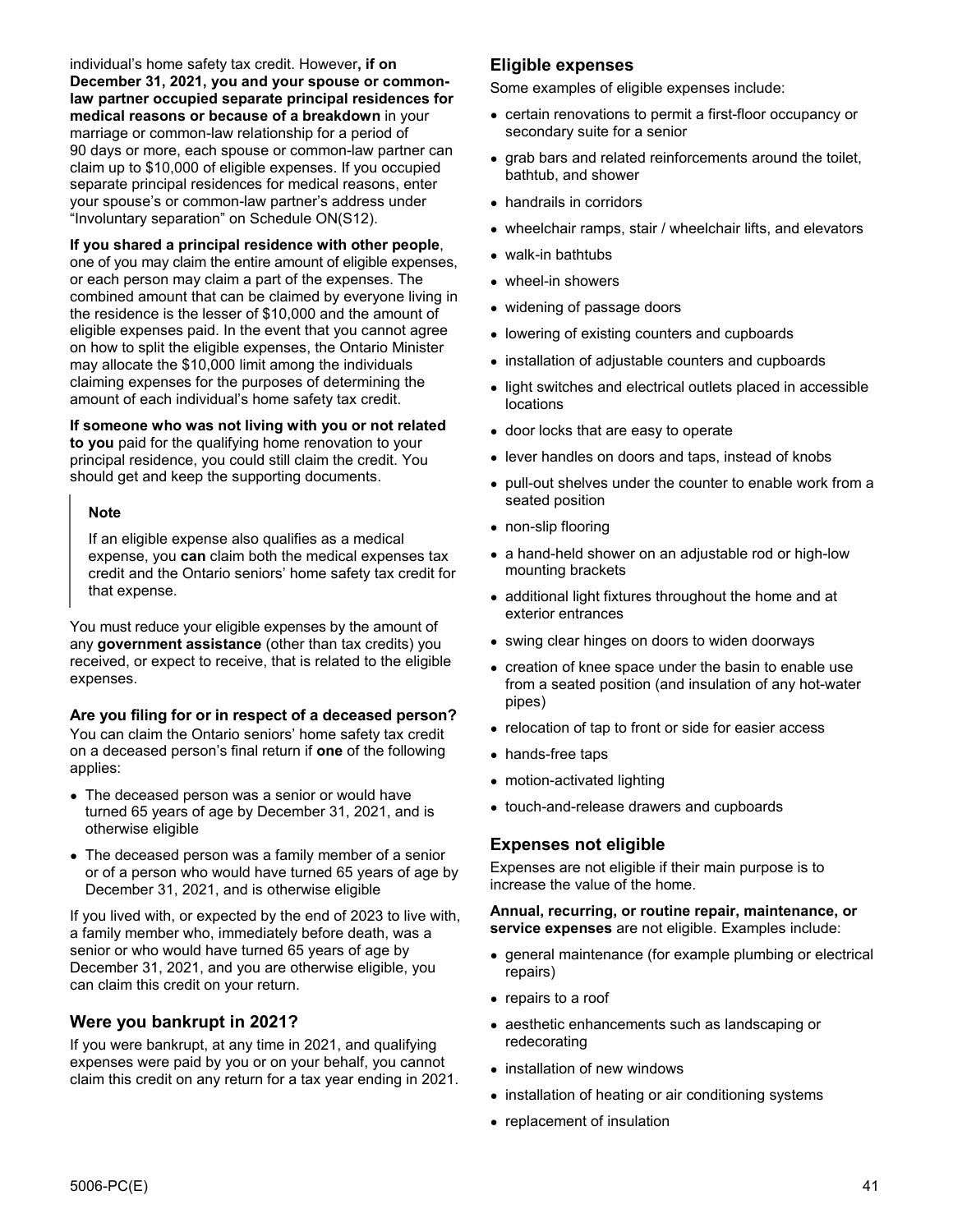**Devices** are not eligible. Examples include:

- equipment for home medical monitoring
- equipment for home security (anti-burglary)
- wheelchairs
- walkers
- vehicles adapted for people with mobility limitations
- household appliances
- fire extinguishers, smoke alarms, and carbon monoxide detectors

**Services** are not eligible. Examples include:

- security or medical monitoring services
- home care services
- housekeeping services
- outdoor maintenance and gardening services

#### **How to claim this credit**

Complete Schedule ON(S12), Ontario Seniors' Home Safety Tax Credit. Enter on line 63105 of your Form ON479, the amount from line 5 of your Schedule ON(S12). Next, enter 25% of this amount on line 4 of your Form ON479.

#### **Supporting documents**

If you are filing a paper return, attach your completed Schedule ON(S12). Do not send your other documents. Keep your documents in case you are asked to provide them later.

## **Ontario political contribution tax credit**

You can claim this credit if you were a resident of Ontario at the end of the year and you contributed to a registered Ontario political party or constituency association, or to a candidate in an Ontario provincial election in 2021.

Only claim contributions you made during 2021. If you were bankrupt in 2021, your political contribution tax credit is based on contributions made during all of 2021.

You or your spouse or common-law partner can claim the credit, but a contribution cannot be divided between the two of you if only one receipt was issued.

#### **How to claim this credit**

Enter your total political contributions made in 2021 on line 63110 of your Form ON479 and calculate the amount to enter on line 6 as follows:

- For contributions of **less than \$3,237**, complete the calculation for line 6 using Worksheet ON479
- For contributions of **\$3,237 or more**, enter \$1,423 on line 6 of your Form ON479

#### **Supporting documents**

If you are filing a paper return, attach all official receipts.

### **Ontario focused flow-through share tax credit**

Enter on line 63220 the total qualifying expenses reported on line 4 of your Form T1221, Ontario Focused Flow-Through Share Resource Expenses (Individuals). Next, enter 5% of this amount on line 7 of your Form ON479.

#### **Supporting documents**

If you are filing a paper return, attach your Form T1221 along with the information slips (Slip T101, Statement of Resource Expenses, or Slip T5013, Statement of Partnership Income) you received from a mining exploration corporation that incurred qualifying expenses in Ontario.

### **Ontario co-operative education tax credit**

Individuals operating unincorporated businesses may be eligible for the Ontario co-operative education tax credit. Include the amount of credit you claimed for 2021 as self-employment income on your 2022 return.

If you were a member of a partnership, other than as a limited partner, you may claim your share of the partnership's credit for each qualifying co-op work placement. Limited partners are not entitled to this credit; however, the general partners of a limited partnership may share the credit.

The total claimed by all partners in the partnership cannot be more than the amount calculated for the partnership.

If you were bankrupt in 2021, your trustee may claim the Ontario co-operative education tax credit if you were eligible for the credit during the period when the trustee acted on your behalf.

If you hired one or more co-op students enrolled in an Ontario university or college, you may be able to claim a tax credit of up to 30% of eligible expenditures to a maximum of \$3,000 per student per qualifying work placement.

#### **Eligible expenditures**

Eligible expenditures are reasonable salaries, wages, and other remuneration paid or payable to a student in a qualifying work placement, or a reasonable fee paid or payable to an employment agency for a qualifying work placement. The student must be employed at your permanent establishment in Ontario.

You must reduce your eligible expenditures by the amount of any government assistance you received, are entitled to receive, or may reasonably expect to receive for the eligible expenditures.

A **qualifying work placement** is generally four consecutive months ending in the tax year of employment of a student under a qualifying co-operative educational program of an eligible educational institution.

The minimum employment period is 10 consecutive weeks. The maximum employment period is 16 consecutive months.

The eligible educational institution must give you a certificate for each qualifying work placement for each student.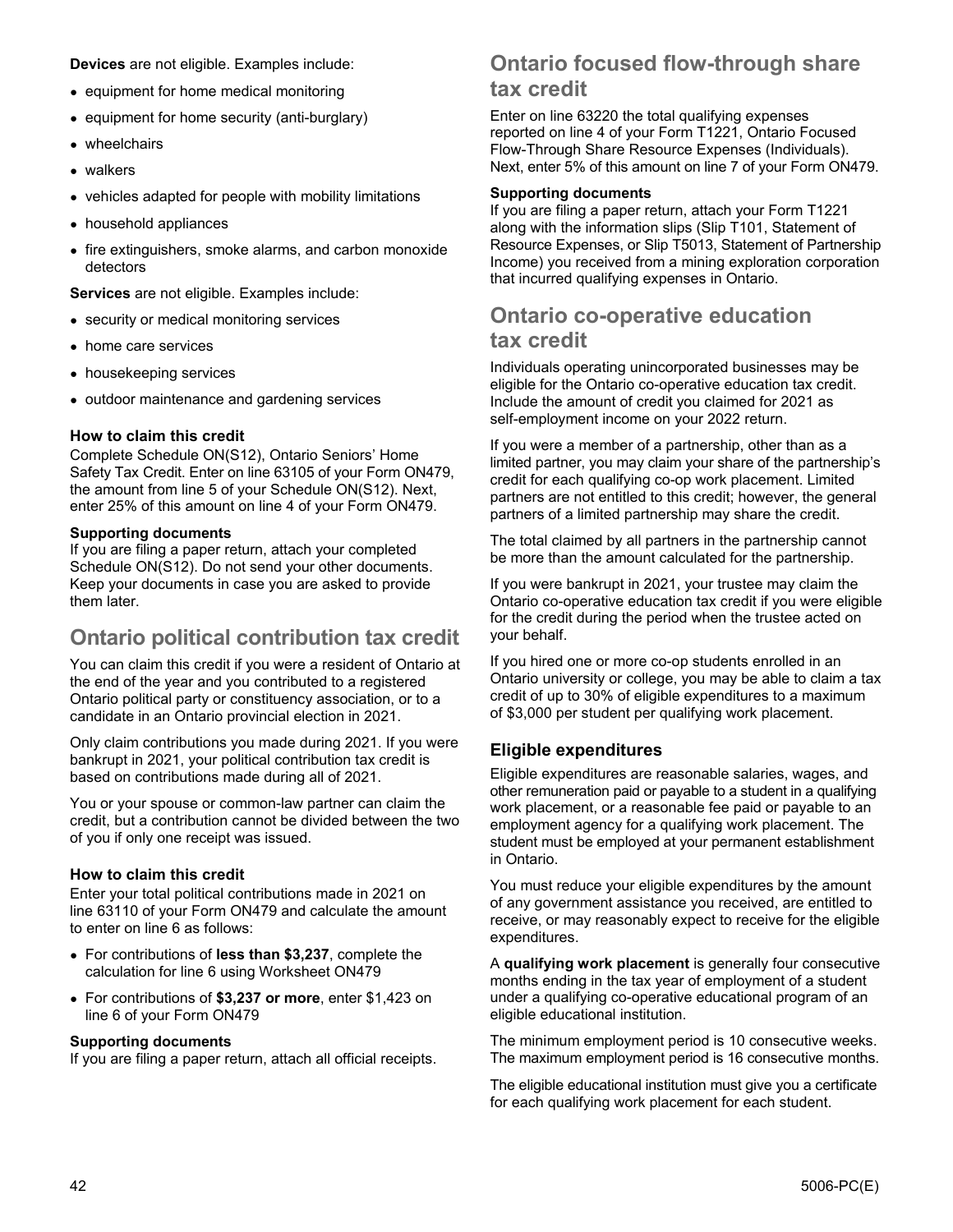#### **How to claim this credit**

You can claim up to \$3,000 for eligible expenditures for each qualifying work placement ending in 2021.

If the total salaries and wages paid in the previous tax year were:

- **\$600,000 or more**, claim 25% of eligible expenditures for the qualifying work placement
- **\$400,000 or less**, claim 30% of eligible expenditures for the qualifying work placement
- **more than \$400,000 but less than \$600,000**, complete the calculation for line 10 using Worksheet ON479

Enter your claim on line 10 of your Form ON479.

If you repaid government assistance in 2021 that was related to eligible expenditures for this tax credit in a previous year, the amount of assistance you repaid will qualify for the tax credit for 2021.

The tax credit is equal to the amount of government assistance repaid multiplied by the tax credit rate for the year the eligible expenditures were reduced by the assistance.

For more information about this tax credit, go to **fin.gov.on.ca/en/bulletins/ct/4014.html** or call the Ontario Ministry of Finance at **1-866-ONT-TAXS** (**1-866-668-8297**) or by teletypewriter (TTY) at **1-800-263-7776**.

#### **Supporting documents**

If you are filing a paper return, do not send any documents. Keep your supporting documents in case you are asked to provide them later.

# **Form ON-BEN, Application for the 2022 Ontario Trillium Benefit and Ontario Senior Homeowners' Property Tax Grant**

If you had costs for your principal residence in Ontario in 2021, you may be eligible for the following amounts:

- Ontario energy and property tax credit (OEPTC)
- Northern Ontario energy credit (NOEC)
- Ontario senior homeowners' property tax grant (OSHPTG)

#### **File your return**

To make sure you get your payments on time, you (and your spouse or common-law partner) need to file your 2021 return(s) by April 30, 2022. The CRA will use the information from your return(s) to calculate the amount of any payments you are entitled to get.

#### **Complete Form ON-BEN**

You must complete and **attach** Form ON-BEN to your 2021 return to apply for the OEPTC, the NOEC, and/or the OSHPTG.

#### **Did you have a spouse or common-law partner in 2021?**

If you were married or living in a common-law relationship on December 31, 2021, only one of you should apply for the Ontario energy and property tax credit, the Northern Ontario energy credit, and the Ontario senior homeowners' property tax grant for both of you. If only one spouse or common-law partner is 64 years of age or older on December 31, 2021, that spouse or common-law partner has to apply for these credits and the grant for both of you.

Report to the CRA any changes to your status (for example birth, marriage, separation) that happen after filing your return.

#### **Note**

Enter your marital status and your spouse's or commonlaw partner's information (including their net income, even if it is zero) in the "Identification and other information" section on page 1 of your return.

#### **Involuntary separation**

If you and your spouse or common-law partner occupied separate principal residences in Ontario for medical reasons on December 31, 2021, you can apply for the Ontario energy and property tax credit, the Northern Ontario energy credit, and the Ontario senior homeowners' property tax grant (if eligible) either individually or as a couple.

If you and your spouse or common-law partner choose to apply individually, tick the box on line 61080 in Part A of Form ON-BEN and enter your spouse's or common-law partner's address under "Involuntary separation" in Part C.

#### **Separation or divorce**

If you and your spouse or common-law partner were separated or divorced on December 31, 2021, you must apply separately for the credits.

#### **Deceased and bankrupt individuals**

The estate of an individual who died on or before December 31, 2021, cannot receive these payments.

If you were bankrupt in 2021, file your Form ON-BEN with the post-bankruptcy return you file for the tax year ending December 31, 2021. Your payments will be based on your net income for the pre- and post-bankruptcy periods.

### **Ontario trillium benefit (OTB)**

The Ontario trillium benefit includes the following credits:

- Ontario sales tax credit
- Ontario energy and property tax credit
- Northern Ontario energy credit

You must be eligible for **at least one** of these credits to receive the OTB.

The payments for these three credits are combined and delivered monthly to better align the timing of the assistance with the expenses that people face.

The 2022 OTB payments, calculated based on the information provided on your (and your spouse's or common-law partner's) 2021 return(s) and Form ON-BEN, will be issued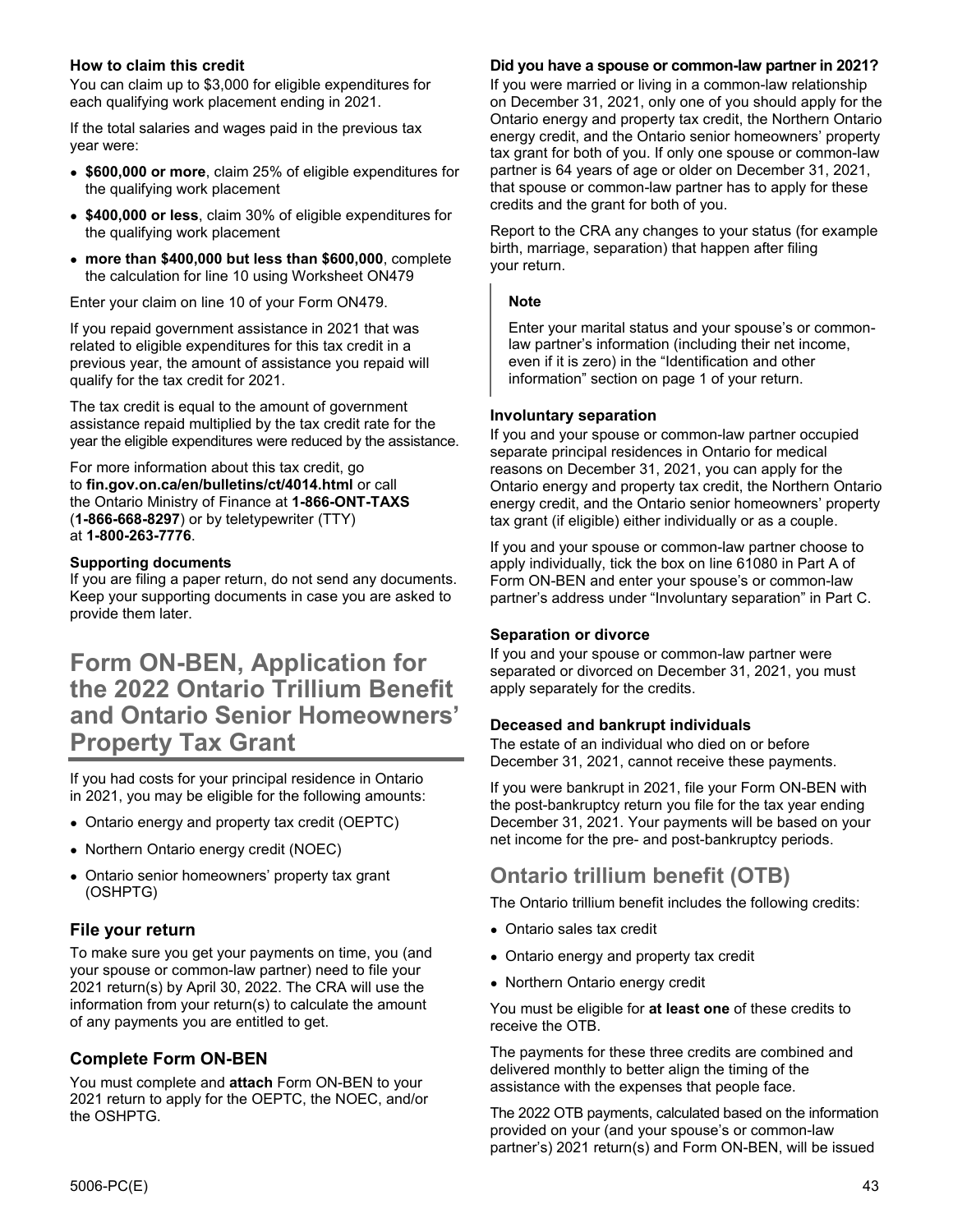monthly from July 2022 to June 2023. However, you can choose to wait until June 2023 to get your 2022 OTB entitlement in one payment at the end of the benefit year instead. To choose this option, tick the box on line 61060 of your Form ON-BEN.

#### **Note**

If your 2022 OTB is **\$360 or less**, the election above does not apply and your entitlement will be issued in one payment in July 2022.

You may not be eligible for a payment if you are confined to a prison or a similar institution for a period of 90 days or more that includes the first day of the payment month.

To estimate the amount of OTB you may be entitled to, use the calculator at **canada.ca/child-family-benefits-calculator**.

For more information about the OTB, go to **canada.ca/cra -benefits-prov-terr** or call the CRA at **1-877-627-6645**.

#### **Ontario sales tax credit (OSTC)**

The OSTC helps low- to moderate-income individuals 19 years of age and older, and families, including single parents, with the sales tax they pay.

#### **Eligibility requirements**

You may be eligible for the OSTC for **any** month of the July 2022 to June 2023 benefit year if you are a resident of Ontario at the beginning of that month and you meet **at least one** of the following conditions:

- You will be 19 years of age or older at the beginning of that month
- You had a spouse or common-law partner
- You are a parent who lives or previously lived with your child

The OSTC is paid as part of the OTB. You do not need to apply for the OSTC. The CRA will use the information from your return to determine your eligibility and tell you if you are entitled to receive the credit.

#### **Ontario energy and property tax credit (OEPTC)**

The OEPTC helps low- to moderate-income Ontario residents with the sales tax on energy and with property taxes.

The OEPTC has two components: the energy component and the property tax component. You should apply for the OEPTC if you are eligible for either of these components.

#### **Eligibility requirements**

You may be eligible for the OEPTC for **any** month of the July 2022 to June 2023 benefit year if you were a resident of Ontario on December 31, 2021 **and** at the beginning of that month, and you meet **at least one** of the following conditions:

- You will be 18 years of age or older at the beginning of that month
- You had a spouse or common-law partner

• You are a parent who lives or previously lived with your child

#### **How to claim this credit**

If you meet the OEPTC eligibility requirements, tick the box on line 61020 and complete Part A and Part B of your Form ON-BEN. **Attach** your completed Form ON-BEN to your 2021 tax return.

#### **Energy component**

If you meet the OEPTC eligibility requirements, you may qualify for the energy component if you also meet **at least one** of the following conditions for 2021:

- Rent or property tax for your principal residence was paid by or for you
- You lived in a public long-term care home in Ontario and an amount for accommodation was paid by or for you
- You lived on a reserve in Ontario and home energy costs were paid by or for you for your principal residence on the reserve

#### **Property tax component**

If you meet the OEPTC eligibility requirements, you may qualify for the property tax component if you also meet **at least one** of the following conditions for 2021:

- Rent or property tax for your principal residence was paid by or for you
- You lived in a designated Ontario university, college, or private school residence

A **principal residence** is a housing unit in Ontario that you usually occupy during the year. For example, it can be a house, apartment, condominium, hotel or motel room, mobile home, or rooming house.

#### **Supporting documents**

Keep all of your property tax, rent or home energy cost receipts (such as electricity and heat receipts) in case you are asked to provide them later.

#### **Northern Ontario energy credit (NOEC)**

The NOEC helps low- to moderate-income Northern Ontario residents with the higher energy costs they pay living in the north.

#### **Eligibility requirements**

You may be eligible for the NOEC for **any** month of the July 2022 to June 2023 benefit year if you were a resident of Northern Ontario on December 31, 2021 **and** at the beginning of that month, and you meet **at least one** of the following conditions:

- You will be 18 years of age or older at the beginning of that month
- You had a spouse or common-law partner
- You are a parent who lives or previously lived with your child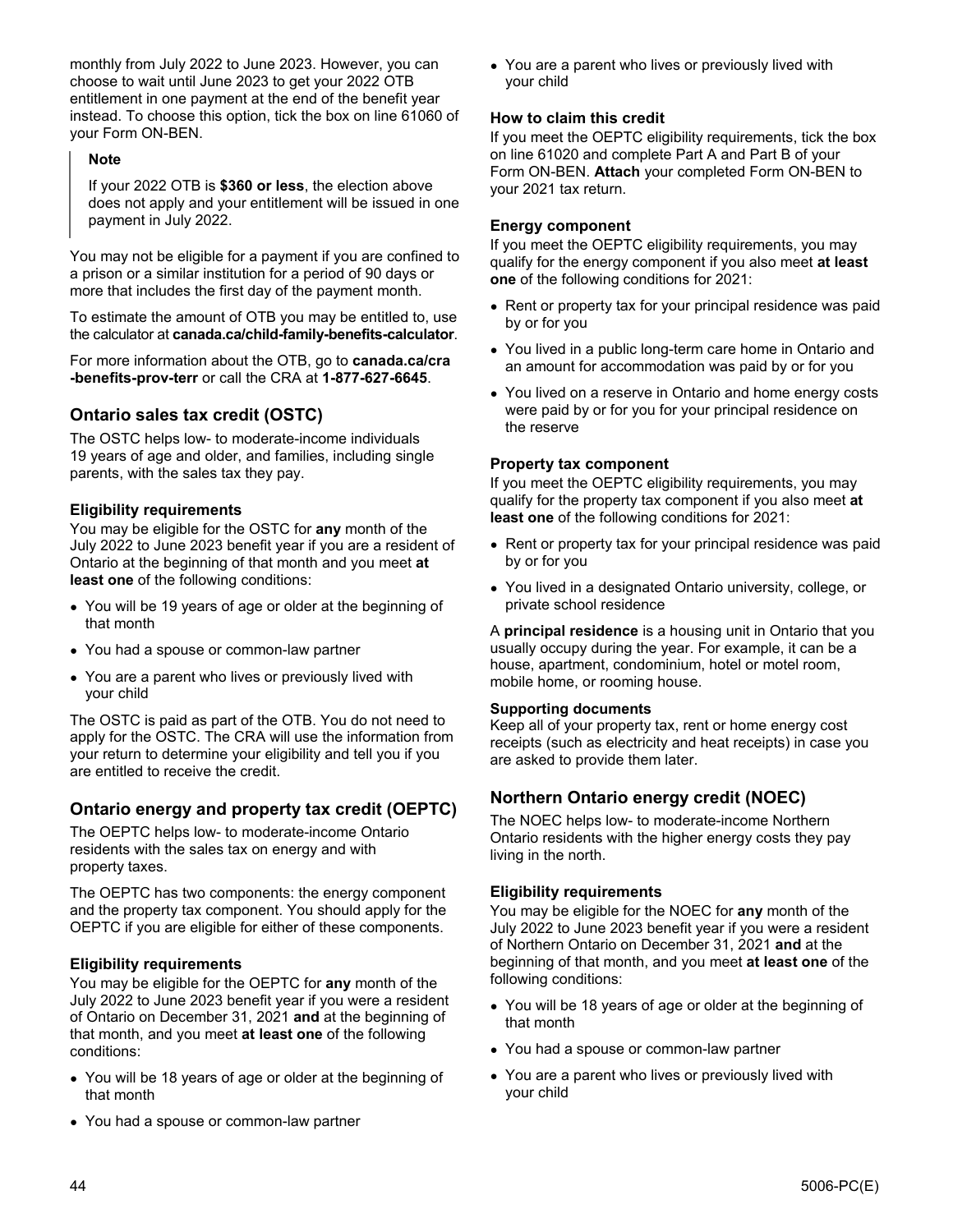You must also meet **at least one** of the following conditions for 2021:

- Rent or property tax for your principal residence in Northern Ontario was paid by or for you
- You lived in a public long-term care home in Northern Ontario and an amount for accommodation was paid by or for you
- You lived on a reserve in Northern Ontario and home energy costs (for example, electricity, heat) were paid by or for you for your principal residence on the reserve

A **principal residence** is a housing unit in Ontario that you usually occupy during the year. For example, it can be a house, apartment, condominium, hotel or motel room, mobile home, or rooming house.

**Northern Ontario** means the districts of Algoma, Cochrane, Kenora, Manitoulin, Nipissing, Parry Sound, Rainy River, Sudbury (including the City of Greater Sudbury), Thunder Bay, and Timiskaming.

#### **How to claim this credit**

If you meet the NOEC eligibility requirements, tick the box on line 61040 and complete Part A and Part B of your Form ON-BEN. **Attach** your completed Form ON-BEN to your 2021 tax return.

#### **Supporting documents**

Keep all of your property tax, rent or home energy cost receipts (such as electricity and heat receipts) in case you are asked to provide them later.

### **Ontario senior homeowners' property tax grant (OSHPTG)**

You can apply for the OSHPTG for 2022 if, on December 31, 2021, **both** of the following conditions applied:

- You were 64 years of age or older
- You owned and occupied a principal residence in Ontario that you, or someone on your behalf, paid property tax on for 2021

A **principal residence** is a housing unit in Ontario that you usually occupy during the year. For example, it can be a house, condominium, mobile home, or life-lease home.

Your grant for 2022 is based on the information you provide on your 2021 return. You should receive it within four to eight weeks after you receive your notice of assessment. To estimate the amount of OSHPTG you may be entitled to, use the calculator at **canada.ca/child-family-benefits -calculator**.

#### **How to claim this grant**

If you meet the OSHPTG eligibility requirements, tick the box on line 61070. Enter your total amount of property tax paid for 2021 on line 61120 in Part A and complete Part B. **Attach** your completed Form ON-BEN to your 2021 tax return.

#### **Note**

If your municipality allowed you to defer paying all or some of your 2021 property tax, enter only the amount of property tax actually paid to the municipality for the year.

#### **Amounts paid for a principal residence in 2021**

Complete Parts A and B of your Form ON-BEN if you are applying for the OEPTC, the NOEC, and/or the OSHPTG.

#### **Line 61100**

Enter on line 61100 **any** of the following amounts:

- rent paid if you rented your principal residence in Ontario for 2021
- property tax paid by you or for you to the owner of a principal residence (who was not you and was not held in trust for you) and that you have not already used in calculating the amount of rent that you paid
- rent paid to your landlord if you rented a mobile home and your landlord paid property tax for the home or for the lot
- rent paid if you lived in a private long-term care home, hospital, group home, chronic care facility, or a similar institution, and the institution paid full property taxes

#### **Notes**

A **long-term care home** can include a nursing home or a municipal, First Nations, or charitable home for the aged.

If the institution does not break down the cost of room and board (meals, laundering or other services) on your receipt, you can claim up to 75% of your total payments as rent on line 61100.

To enter an amount for **a non-profit long-term care home**, see line 61230**.** 

- rent paid for your principal residence and one acre of land if you were a farmer. For the property tax paid if you are a farmer, see line 61120
- rent paid by you or for you if you lived somewhere else in Ontario for part of the year besides a designated Ontario university, college, or private school residence (To find out if your residence is designated, go to **ontario.ca/finance** or call the Ontario Ministry of Finance at **1-866-ONT-TAXS** (**1-866-668-8297**) or by teletypewriter (TTY) at **1-800-263-7776**.)

#### **Line 61120**

Enter on line 61120 **any** of the following amounts:

• property tax paid for your principal residence in Ontario for 2021 if you were a homeowner

#### **Note**

If your municipality let you defer paying all or some of your 2021 property tax, you should enter only the amount of property tax actually paid to the municipality for the year.